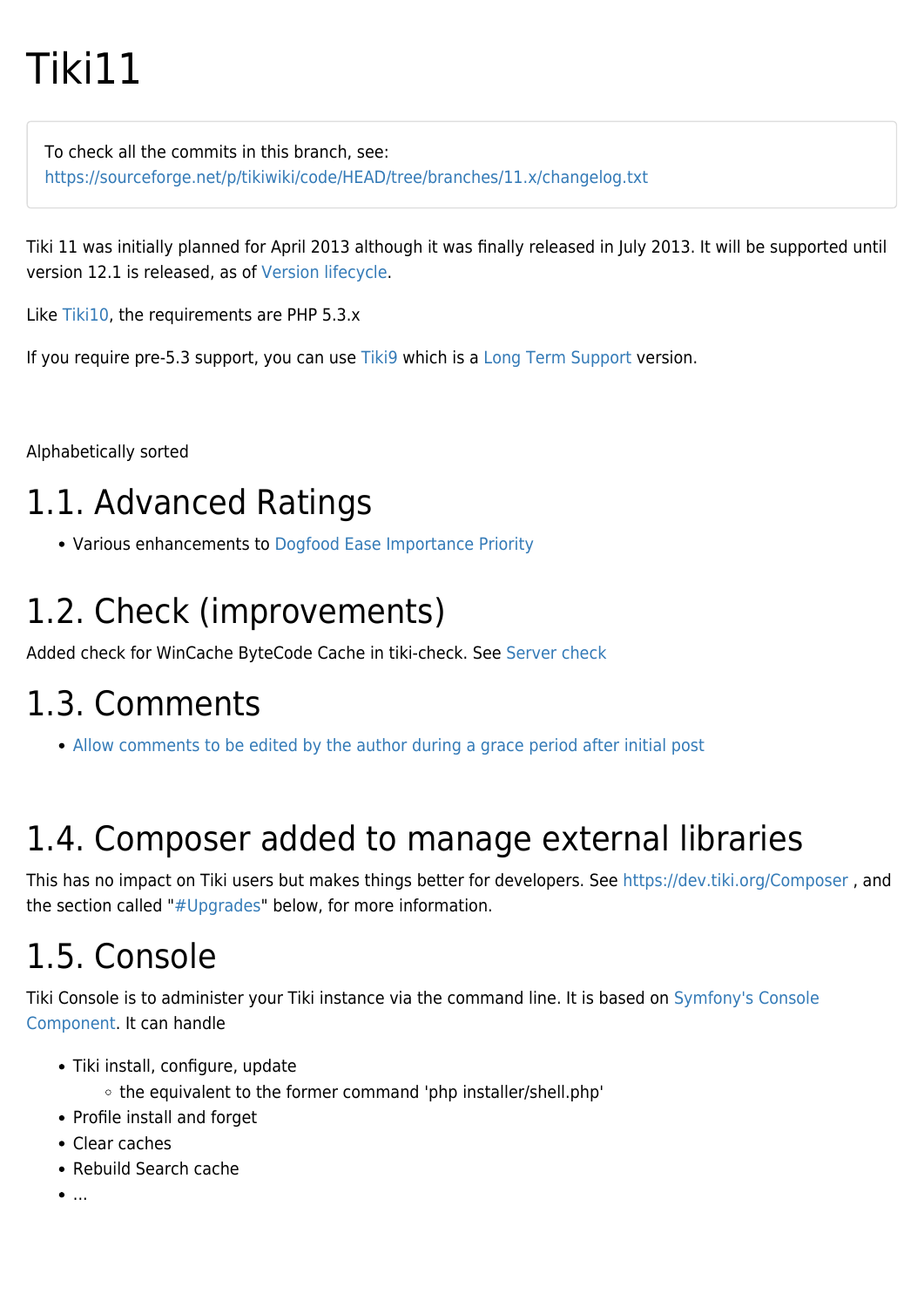See [Console](https://doc.tiki.org/Console)

# 1.6. elFinder

See [#Management\\_with\\_elFinder](#page--1-0)

# 1.7. File Galleries 1.7.1. Management with elFinder

File galleries allow using a new more visual way to manage files and folders, with drag and drop features within the file galleries, and also from a local desktop and the tiki file gallery.



Click to expand

For more information, see [File Gallery](https://doc.tiki.org/File-Gallery) & [elFinder](https://doc.tiki.org/elFinder)

#### 1.8. Gravatar

Add option to use Gravatar for all user avatars: [Gravatar](https://doc.tiki.org/Gravatar)

# 1.9. Google Analytics

[Google Analytics](https://doc.tiki.org/Google-Analytics) is now a pref so you no longer need to use [PluginGoogleAnalytics](https://doc.tiki.org/PluginGoogleAnalytics)

# 1.10. Kaltura

See [#Video](#page--1-0) below

# 1.11. Machine Translation

- Support updated for Google Translate version 2 (v1 is no longer free)
- Added support for Bing Translator

# 1.12. Mail

• Replace by htmlMailMime by Zend Mail implementation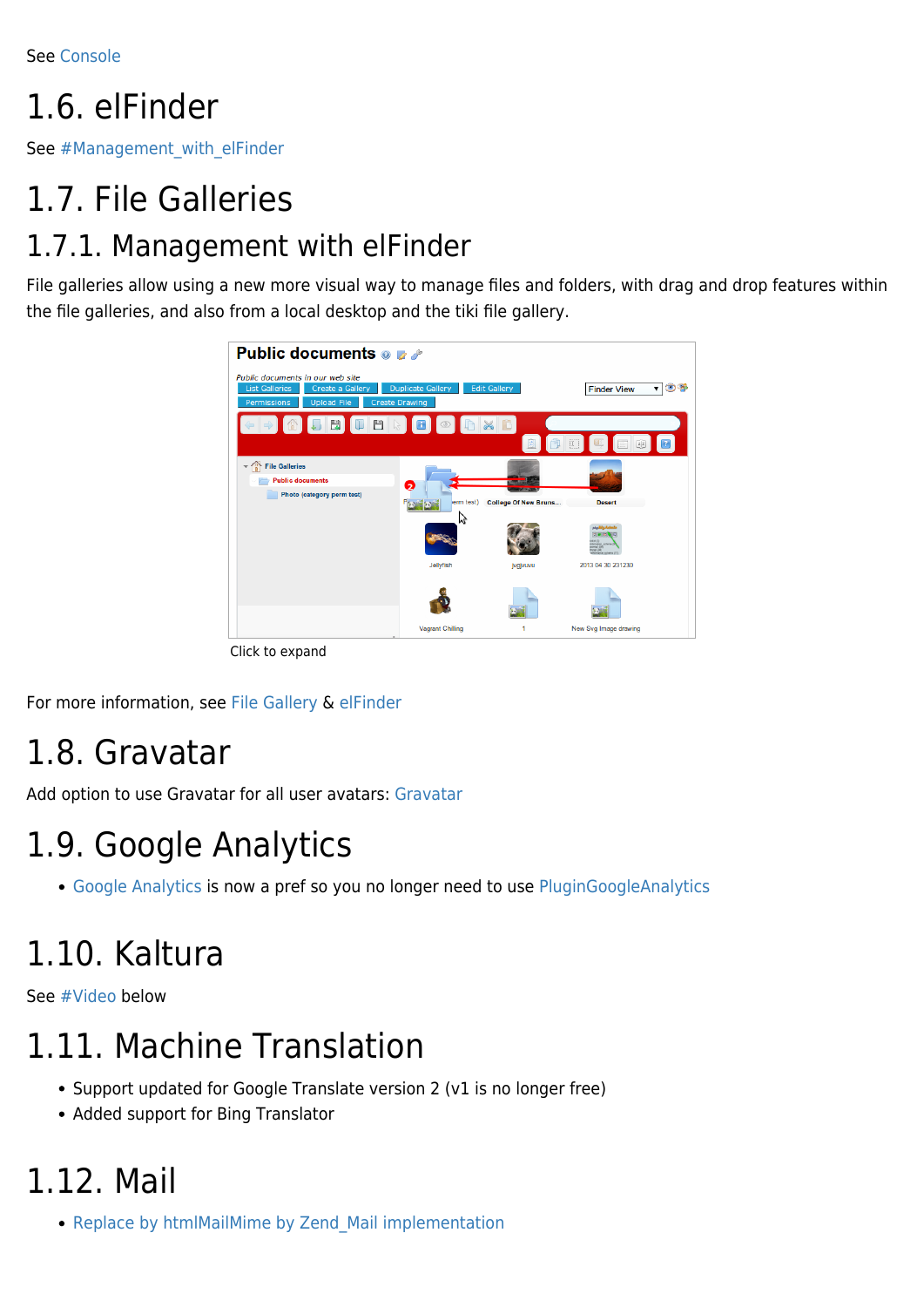# 1.13. Modules

Now possible to hard code modules and module zones in templates

```
Displays all of the modules within a zone
```

```
{modulelist zone=top}
```

```
Allows to hard-code the parameters of a module in a template
```

```
{module module="search" title="xyz" ...}
```
This is useful for easy sync of Dev, Test, Prod : [Configuration Management](http://dev.tiki.org/Configuration%20Management)

- [Allow for user-defined module zones](http://sourceforge.net/p/tikiwiki/code/44270)
- [ModuleList wiki plugin to display custom module zones in pages](http://sourceforge.net/p/tikiwiki/code/44271)
- [Allow to include module lists in a template using a smarty plugin](http://sourceforge.net/p/tikiwiki/code/44024)
- <http://thread.gmane.org/gmane.comp.cms.tiki.devel/28929>

#### 1.13.1. Module freetags most popular improved

There a new parameter to select type of object (wiki page, blog post, article, file gallery, etc) in module freetags\_most\_popular.

#### 1.13.2. Module last youtube playlist videos improved

The module accepts the param "orderby" to indicate the sorting order of the videos in the playlist shown, and its default came back to 'position', which is the official default by youtube. See Module last youtube playlist videos

#### 1.13.3. Module to list top bloggers

Module to list top bloggers

## 1.14. OpenPGP

[OpenPGP](https://doc.tiki.org/OpenPGP) supported added.

## 1.15. Override of memory and time limits for certain operations

- <http://sourceforge.net/p/tikiwiki/code/43870>
- <http://sourceforge.net/p/tikiwiki/code/43907>

# 1.16. Payment

Example templates to create a basic, but functional, shopping site with Tiki 11. Used by the TikiKart profile, finally working!

(this is all still very experimental, still need to add custom search and lots more...)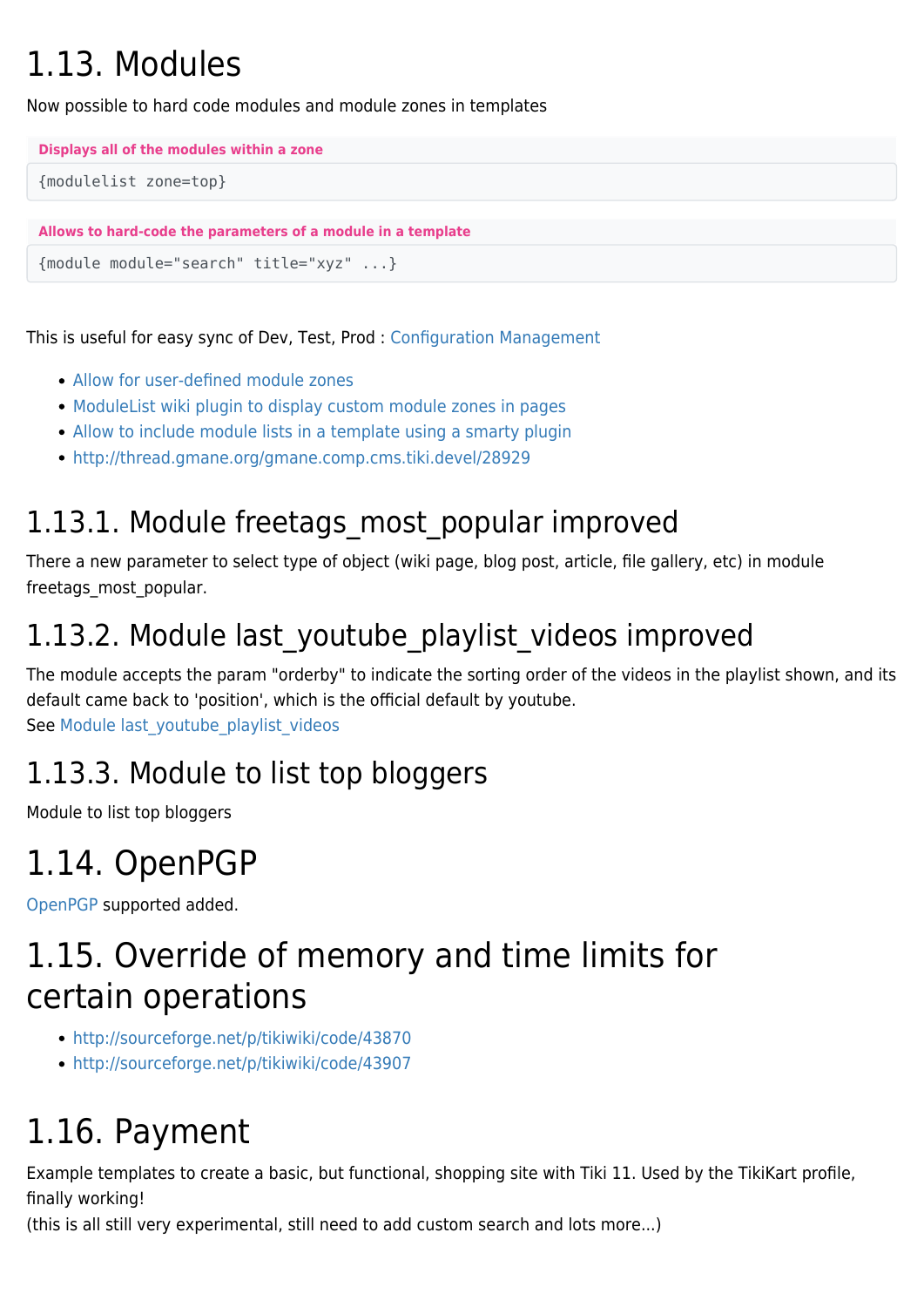# 1.17. Rating

[Advanced rating](https://doc.tiki.org/Advanced%20rating) can read categories and tracker item fields.

# 1.18. Replacing rewrite rules with a routing file

<http://sourceforge.net/p/tikiwiki/code/44661/>

# 1.19. Search

• Search stats support for unified search

# 1.20. Session collision protection

<http://sourceforge.net/p/tikiwiki/code/45249/>

# 1.21. Setup.sh

See the sections called ["#Composer"](#page--1-0) above and ["#Upgrades"](#page--1-0) below, for more information.

# 1.22. Themes

#### 1.22.1. Updated in mods: many

Andreas08, Andreas09, CandiiClouds, Club Card, Faulkner, Fluid Index, Green Blog, Judy, Kubrick, LiteJazz, Milkyway, Mittwoch, Mollio, Planetfall, Smooth, Tikipedia, Twenty Ten, Underground,

### 1.22.2. New: Greenvalley

New theme kind of nature working fine also with rtl languages.

## 1.22.3. New: Uthopias

New Utopias theme & options another, attainable, foundation, greycard, north, spaces, writer.

## 1.22.4. New: Horizons option in teal frmo jqui

New: jqui - Horizons option in teal

# 1.23. Trackers

### 1.23.1. Inline editing

There is a new feature in trackers to allow Inline editing of items (using ajax inline edit), from the list of displayed items. Once enabled, the list can be edited from the tracker item listing itself.

You will see this icon  $\mathcal{F}$  next to each value that can be edited inline.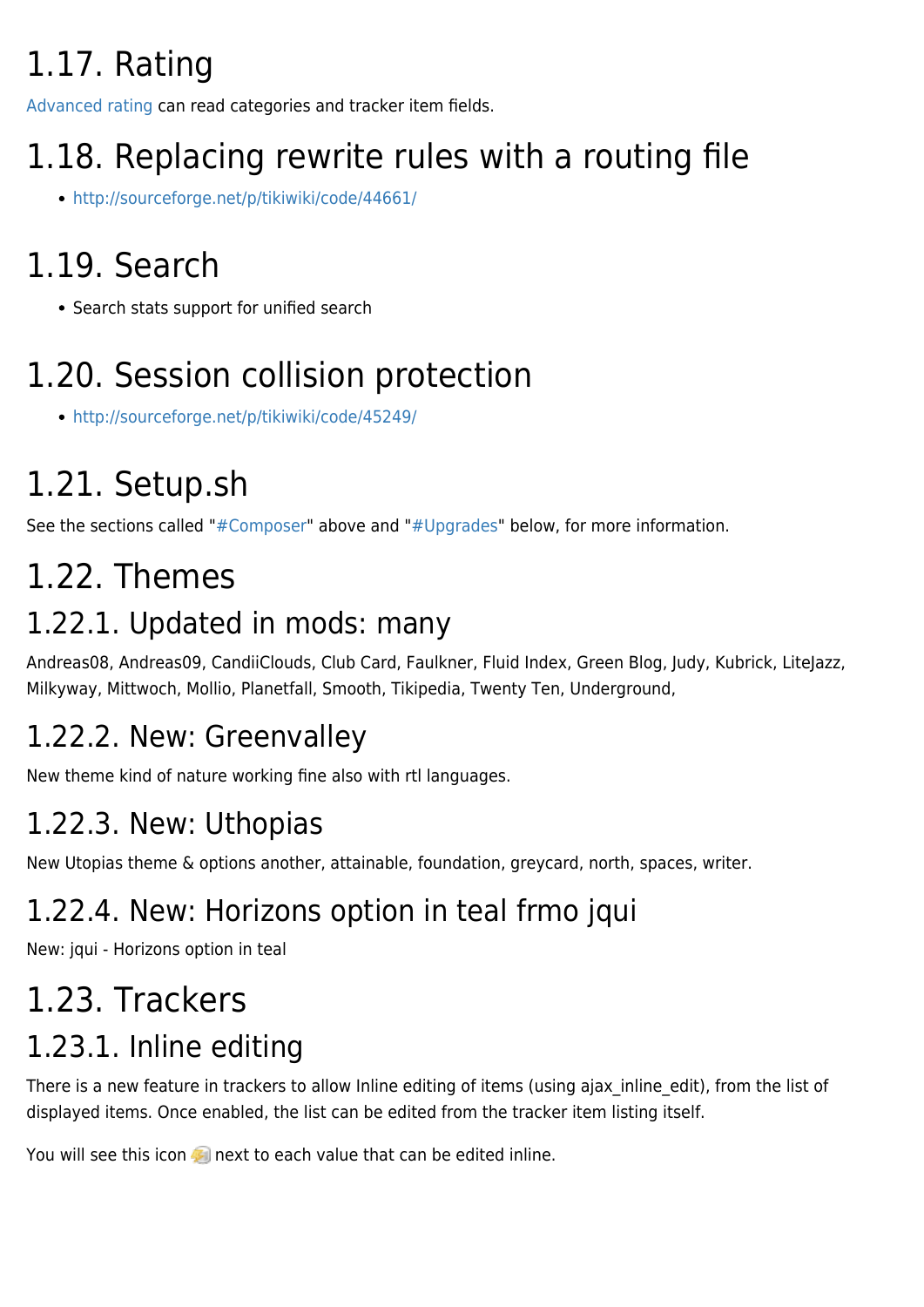|   |                     | Tracker Events to be shown through a Tiki Calendar<br><b>Tracker Items</b><br><b>Insert New Item</b> |                 |                              |                        |                   | <b>No Tabs</b>                           |
|---|---------------------|------------------------------------------------------------------------------------------------------|-----------------|------------------------------|------------------------|-------------------|------------------------------------------|
|   | $\bullet$ $\bullet$ |                                                                                                      |                 |                              |                        | Choose a filter ▼ |                                          |
|   | Items found: 3      |                                                                                                      |                 |                              |                        |                   |                                          |
|   | ▄                   | <b>Summary</b>                                                                                       | <b>Priority</b> | <b>Start date</b>            | <b>End date</b>        | lastModif         | <b>Action</b>                            |
| ø | □                   | A really awesome past e                                                                              | 5<br>451        | 2012- 4<br>07-02<br>18:00    | 2012-07- 4<br>02 18:33 | 19:39             | $\mathscr{D} \times \mathbb{R}$          |
| ۰ |                     | 匔<br>Sample upcoming event<br>item                                                                   | $4 \sqrt{ }$    | 2016-图<br>$01 - 17$<br>20:33 | 2016-01- 4<br>17 23:20 | 19:39             | $\mathscr{D} \mathbf{\times} \mathbf{N}$ |
| ٠ |                     | This is another interesting<br>event                                                                 | 4国 2<br>码       | 2012-4<br>07-30<br>18:00     | December 4             | 19:39             | $\mathscr{D} \times \mathbb{R}$          |

Click to expand

In addition, lists of items generated from [PluginTrackerList](https://doc.tiki.org/PluginTrackerList) or from [PluginTrackerFilter](https://doc.tiki.org/PluginTrackerFilter) can be editable also if the corresponding new param "editable" (with the list of fields to be editable) or "editableall=y" are used:

| <b>Filters (Hide)</b>                                                                   |                                                                                                       |                                   |
|-----------------------------------------------------------------------------------------|-------------------------------------------------------------------------------------------------------|-----------------------------------|
| Summary                                                                                 | Any<br>▼                                                                                              |                                   |
| Priority                                                                                | Any<br>$\overline{\phantom{a}}$                                                                       |                                   |
| Description                                                                             |                                                                                                       |                                   |
| Text                                                                                    | Help $\mathbf{Q}$                                                                                     |                                   |
|                                                                                         | <b>Reset</b><br>Filter                                                                                |                                   |
| <b>Summary Priority</b>                                                                 | <b>Description</b>                                                                                    | <b>Start date</b>                 |
| $\bullet$ Sample $\bullet$ 4 $\bullet$<br>upcoming<br>event<br>item<br>edited<br>inline | This item was created as part of the sample data for Tracker as Calendar. Edited<br>here inline<br>í. | $2016 - 20$<br>$01 - 17$<br>20:33 |
|                                                                                         |                                                                                                       |                                   |

Click to expand

For more information, see [Tracker Inline edit](https://doc.tiki.org/Tracker-Inline-edit)

#### 1.23.2. List Trackers: added autocomplete to the find field

[List Trackers: added autocomplete to the find field](http://sourceforge.net/p/tikiwiki/code/45462)

#### 1.23.3. Tracker Fields: Kaltura

• [Kaltura tracker field to attach media to tracker items](http://sourceforge.net/p/tikiwiki/code/44723)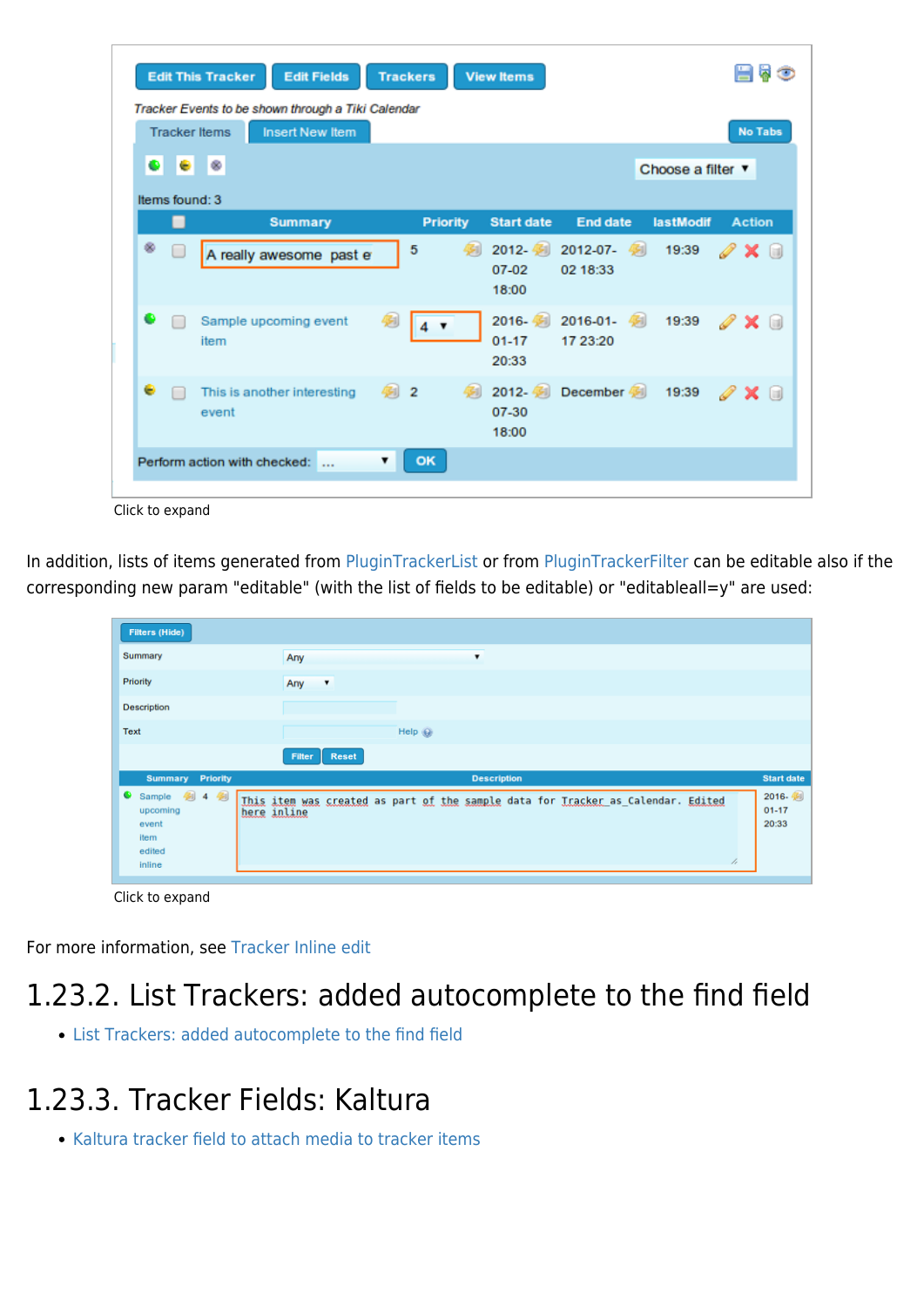#### 1.23.4. Tracker Fields: Math

New 'Math' tracker field added to calculate a value from the other fields.-> [Mathematical Calculation Tracker](https://doc.tiki.org/Mathematical-Calculation-Tracker-Field) [Field](https://doc.tiki.org/Mathematical-Calculation-Tracker-Field)

### 1.23.5. Tracker forms enhanced with library 'Chosen'

You can choose a value from a dropdown box by selecting the items in the list through scrolling down, as usual, or you can nowadays filter the list values based on the text you type at the top.

| Subject*                                  |                                                                                                          |  |
|-------------------------------------------|----------------------------------------------------------------------------------------------------------|--|
|                                           | Subject or short summary of the issue (max 255 characters)                                               |  |
| Importance                                | 4                                                                                                        |  |
| 10: Populart<br>an annoyand<br>workaround | e problem, no workaround on default install 5:<br>stop people from working 1: Edge case or rare<br>1 low |  |
| Easy to<br>solve?                         | 2<br>3                                                                                                   |  |
| 10 Easy: 5-1<br>of work                   | 4<br>ix, no risk of regression, etc. 5 Medium: a few h<br>5                                              |  |
| Feature                                   | 6<br>Article X<br>$g \times$<br>7                                                                        |  |
| Category *                                | 8<br>a<br>Bug: Usability X<br>ession X                                                                   |  |
| Category of the issue                     |                                                                                                          |  |
| <b>Tiki Version</b>                       | 10.x<br>11.x                                                                                             |  |
| Click to expand                           |                                                                                                          |  |

Similary, section to allow multiple selection of items can be shown in a small but enhanced dropdown box, which allows the user to select one or many of the options, remove then from the list in the text field at the top: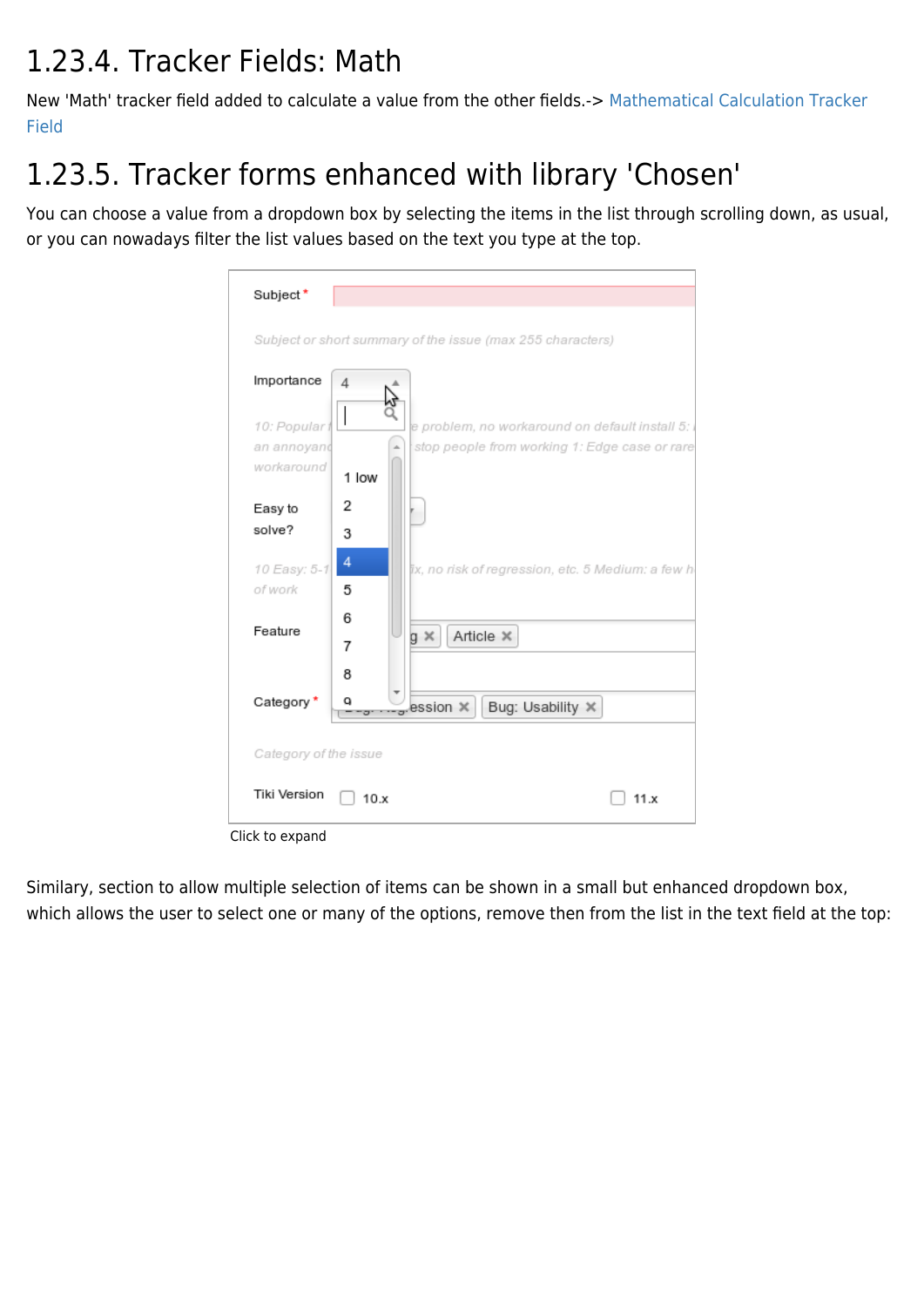| Easy to<br>solve?   | 5                                                                                                          |
|---------------------|------------------------------------------------------------------------------------------------------------|
| of work             | 10 Easy: 5-10 minutes to fix, no risk of regression, etc. 5 Medium: a few hours 1 Difficult: Requires days |
| Feature             | Accounting X<br>Article $\times$                                                                           |
| Category'           | Bug: Regression X<br>Bug: Usability X<br>Z                                                                 |
| Category of         | <b>Blocker</b>                                                                                             |
|                     | Bug: conflict of two features (each works well independently)                                              |
| <b>Tiki Version</b> | Bug: Consistency                                                                                           |
|                     | Bug: Error                                                                                                 |
|                     | Bug: Security                                                                                              |
|                     | Community projects                                                                                         |
|                     | Documentation (or Advocacy)                                                                                |
|                     | Dogfood on a *.tiki.org site                                                                               |
|                     | Feature request                                                                                            |
|                     | Incident                                                                                                   |
|                     | 9.x<br>8.x                                                                                                 |

Click to expand

Additionally, you can also filter the values displayed in the dropdown so that only those matching your typed text are shown in the list (only the ones starting with "D" in the example below: Documentation and Dogfood a \*.tiki.org site.

| Easy to<br>solve?   | 5                                                                                                          |
|---------------------|------------------------------------------------------------------------------------------------------------|
| of work             | 10 Easy: 5-10 minutes to fix, no risk of regression, etc. 5 Medium: a few hours 1 Difficult: Requires days |
| Feature             | Accounting X<br>Article X                                                                                  |
| Category*           | Bug: Usability X<br>Bug: Regression X<br>D                                                                 |
| Category of t       | Documentation (or Advocacy)<br>Dogfood on a *.tiki.org site                                                |
| <b>Tiki Version</b> | 11.x<br>10.x                                                                                               |

Click to expand

See [Improve Tracker Forms](https://doc.tiki.org/Improve-Tracker-Forms)

### 1.24. Translations 1.24.1. Custom JavaScript translations

[Custom JavaScript translations: You can place a file at lang/xx/custom.js for your language with any custom](http://sourceforge.net/p/tikiwiki/code/44525/) [translation for the JavaScript related messages, even if it could contain any valid JavaScript](http://sourceforge.net/p/tikiwiki/code/44525/)

#### 1.24.2. Bing Translate support

Added Bing Translate support for machine translation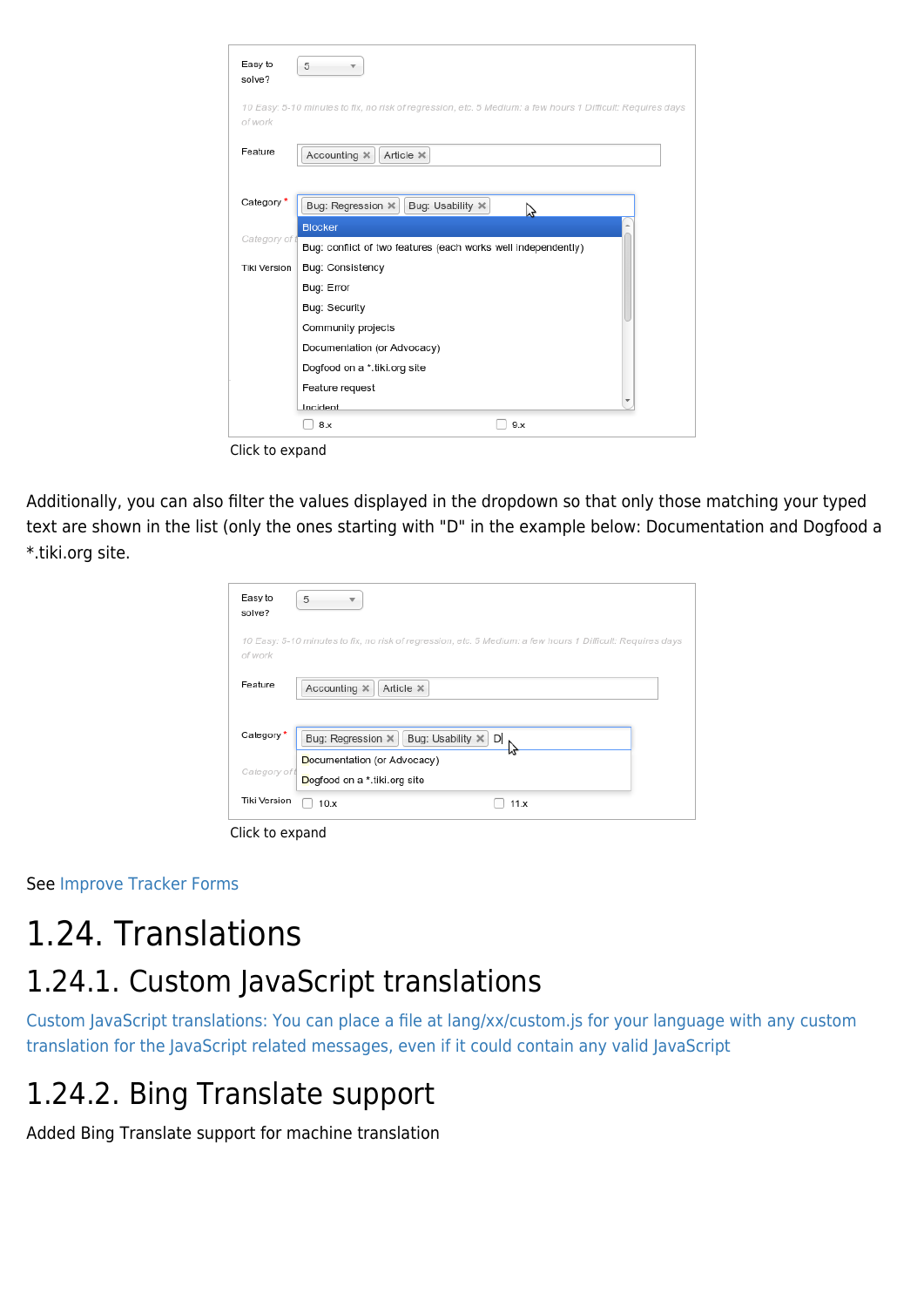# 1.25. Video

- [Kaltura tracker field to attach media to tracker items](http://sourceforge.net/p/tikiwiki/code/44723)
- Kaltura plugin allows to display videos with an html5 player, so that they can be viewed with some browsers in standard smartphones (tested as ok in Firefox on Android, and Safari on iPhone).

## 1.26. Wiki

#### 1.26.1. Flagged Revisions

Many enhancements, including batch approval and reporting on status of [Flagged Revisions.](https://doc.tiki.org/Flagged-Revisions)

# 1.27. Wiki Plugins 1.27.1. New: Plugin ListExecute

See [PluginListExecute](https://doc.tiki.org/PluginListExecute)

#### 1.27.2. New: PluginPref

Simple plugin to allow global preference check and display content depending on the condition. See [PluginPref](https://doc.tiki.org/PluginPref)

#### 1.27.3. Enhanced: Plugin TrackerList & TrackerFilter

There is a new feature in trackers to allow Inline editing of items (using ajax inline edit), from the list of displayed items. Once enabled, you can use some new params in these plugins, to allow some displayed fields to be editable (param "editable", with the list of fields to be editable), or the whole list of displayed items (with param "editableall=y")

See [PluginTrackerList](https://doc.tiki.org/PluginTrackerList) or [PluginTrackerFilter](https://doc.tiki.org/PluginTrackerFilter) for more information.

### \*\* Upgrades \*\*

#### Things to watch out for

- [Composer](http://dev.tiki.org/Composer) Many externals have not yet been moved to Composer
- [URL Rewriting Revamp](http://dev.tiki.org/URL%20Rewriting%20Revamp)
- [CKEditor4](http://dev.tiki.org/CKEditor4)
- jQuery, jQueryUI and jQuery Mobile to be updated to the latest stable versions.
- [elFinder](http://dev.tiki.org/elFinder) is optional but it could affect some things in File Gallery
- Blog posts with content containing HTML may not display properly after upgrading place the blog post content within [PluginHTML](https://doc.tiki.org/PluginHTML) to solve this issue. PluginHTML needs to be approved - if you are converting many blog posts go to **tiki-plugins.php** to approve in bulk.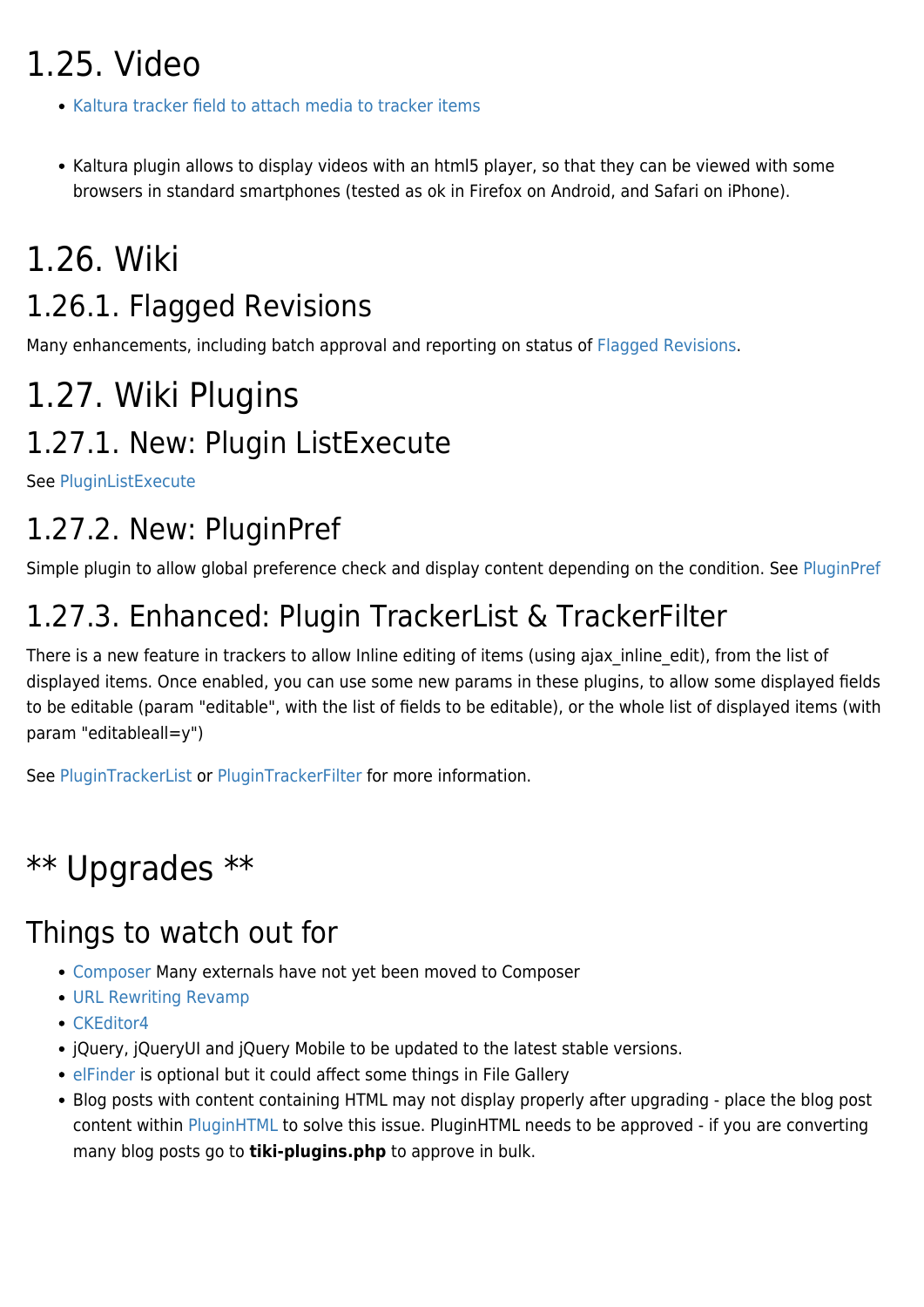#### Composer

When installing or updating through subversion, some external libraries are nowadays handled differently (using "composer"):



Click to expand

This also means that you might have to install some extra packages such as php5-gmp php-compat in your server (or request to have them installed for your), for optimal work by phpseclib. Otherwise, you might see this type of message:

 $66$ 

phpseclib/phpseclib suggests installing ext-gmp (Install the GMP (GNU Multiple Precision) extension in order to speed up arbitrary precision integer arithmetic operations.) phpseclib/phpseclib suggests installing pear-pear/PHP\_Compat (Install PHP\_Compat to get phpseclib working on  $PHP = 4.3.3.$ )

You can install them in Debian-based server (adapt to your OS if different) with a command like:



To install on Mac OSX (Moutain Lion 10.8) it have to be tricked a little bit as Mac OSX Unix doesn't come with some basic command we usually use (like apt-get or wget, etc).

You can install [http://www.macports.org/"](https://doc.tiki.org/tiki-editpage.php?page=http%3A%2F%2Fwww.macports.org%2F) class="wiki wikinew text-danger tips">MacPorts (xcode will be required too, follow the install guide) to get usual set of command required to install what Composer need. Then you'll be able to do:

```
Command in a Mac Terminal once MacPorts in installed
```
sudo port install php5-gmp